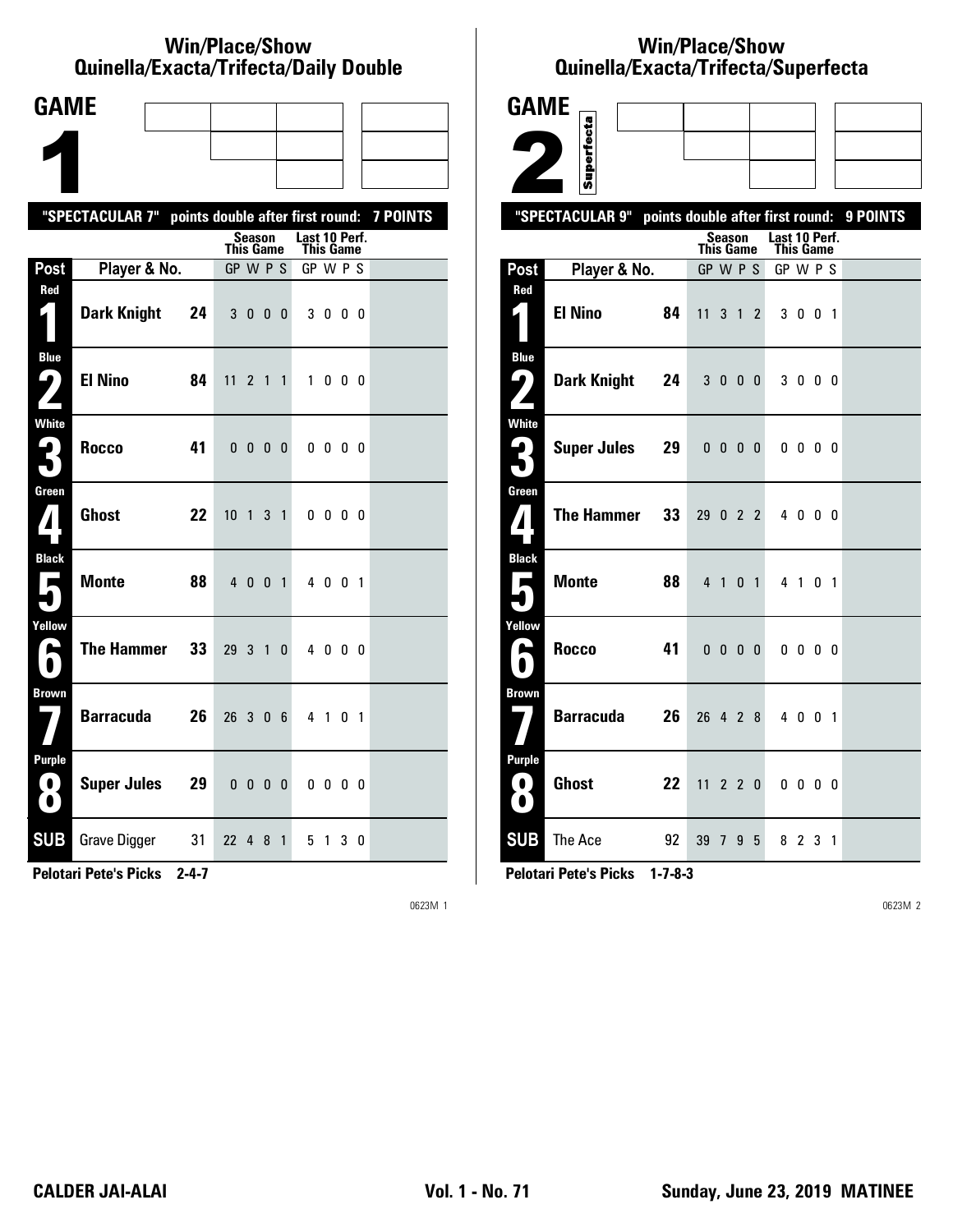#### **Win/Place/Show Qui nel la/Exacta/Tri fecta/Pick 5**

| <b>GAME</b>                           |                                                           |    |                  |                          |             |              |               |                          |  |  |
|---------------------------------------|-----------------------------------------------------------|----|------------------|--------------------------|-------------|--------------|---------------|--------------------------|--|--|
|                                       |                                                           |    |                  |                          |             |              |               |                          |  |  |
|                                       |                                                           |    |                  |                          |             |              |               |                          |  |  |
|                                       |                                                           |    |                  |                          |             |              |               |                          |  |  |
|                                       | "SPECTACULAR 7" points double after first round: 7 POINTS |    |                  | <b>Season</b>            |             |              | Last 10 Perf. |                          |  |  |
|                                       |                                                           |    | <b>This Game</b> |                          |             |              | This Game     |                          |  |  |
| Post                                  | Player & No.                                              |    | $GP$ W $P$ S     |                          |             |              | GP W P S      |                          |  |  |
| Red<br>$\mathbf{r}$                   | <b>El Nino</b>                                            | 84 | 18 3 3 0         |                          |             |              |               | 3 1 1 0                  |  |  |
| <b>Blue</b><br>ر ما                   | <b>Ghost</b>                                              | 22 | 11               |                          |             | 220          |               | $0\,0\,0\,0$             |  |  |
| <b>White</b><br>2<br>$\blacksquare$   | <b>Dark Knight</b>                                        | 24 | 3 <sub>0</sub>   |                          | 1           | $\mathbf{1}$ |               | 3 0 1 1                  |  |  |
| Green                                 | <b>Monte</b>                                              | 88 |                  | 4 0 0 2                  |             |              |               | 4002                     |  |  |
| <b>Black</b><br>$\blacksquare$        | <b>Rocco</b><br>41                                        |    |                  | $0\quad 0\quad 0\quad 0$ |             |              |               | $0\quad 0\quad 0\quad 0$ |  |  |
| Yellow<br>$\blacktriangleright$       | <b>Super Jules</b>                                        | 29 |                  | $0\ 0\ 0\ 0$             |             |              |               | $0\quad 0\quad 0\quad 0$ |  |  |
| <b>Brown</b>                          | <b>The Hammer</b>                                         | 33 | 31               |                          | $2 \t2 \t2$ |              |               | 4 0 1 0                  |  |  |
| Purple<br>$\blacksquare$<br>$\bullet$ | <b>Barracuda</b>                                          | 26 | 29               | $\overline{7}$           | 1           | 5            |               | 4000                     |  |  |
| <b>SUB</b>                            | <b>Grave Digger</b><br>31                                 |    | 26               | 5                        | 8           | $\mathbf{1}$ |               | 4 1 1 0                  |  |  |

**Pelotari Pete's Picks 2-1-8**

0623M 3

# **Win/Place/Show Qui nel la/Exacta/Tri fecta**

|                          |                                                           | Quinella/Exacta/Trifecta          |                            |  |
|--------------------------|-----------------------------------------------------------|-----------------------------------|----------------------------|--|
| <b>GAME</b>              |                                                           |                                   |                            |  |
|                          |                                                           |                                   |                            |  |
|                          |                                                           |                                   |                            |  |
|                          |                                                           |                                   |                            |  |
|                          | "SPECTACULAR 7" points double after first round: 7 POINTS |                                   |                            |  |
|                          |                                                           | <b>Season</b><br><b>This Game</b> | Last 10 Perf.<br>This Game |  |
| Post                     | Player & No.                                              | GP W P S                          | GP W P S                   |  |
| Red                      | <b>The Hammer</b><br>33                                   | 32 1 4 1                          | 4000                       |  |
| <b>Blue</b><br>91        | <b>El Nino</b><br>84                                      | 24 4 5 2                          | 5 1 3 0                    |  |
| White<br>ر ڪ             | <b>Super Jules</b><br>29                                  | $0\,0\,0\,0$                      | $0\quad 0\quad 0\quad 0$   |  |
| Green<br>$\mathbf{Z}$    | Dark Knight 24                                            | 3 0 0 0                           | 3 0 0 0                    |  |
| <b>Black</b><br>E        | Ghost<br>22                                               | 11 3 2 0                          | $0\,0\,0\,0$               |  |
| Yellow<br>A<br>$\bullet$ | <b>Monte</b><br>88                                        | 4 0 0 0                           | 4000                       |  |
| Brown                    | <b>Rocco</b><br>41                                        | $0\ 0\ 0\ 0$                      | $0\,0\,0\,0$               |  |
| <b>Purple</b>            | <b>Barracuda</b><br>26                                    | 32 4 5 6                          | 4 0 0 1                    |  |
|                          |                                                           |                                   |                            |  |

**Pelotari Pete's Picks 2-5-7**

**SUB** The Ace 92 40 5 8 1 8 2 3 0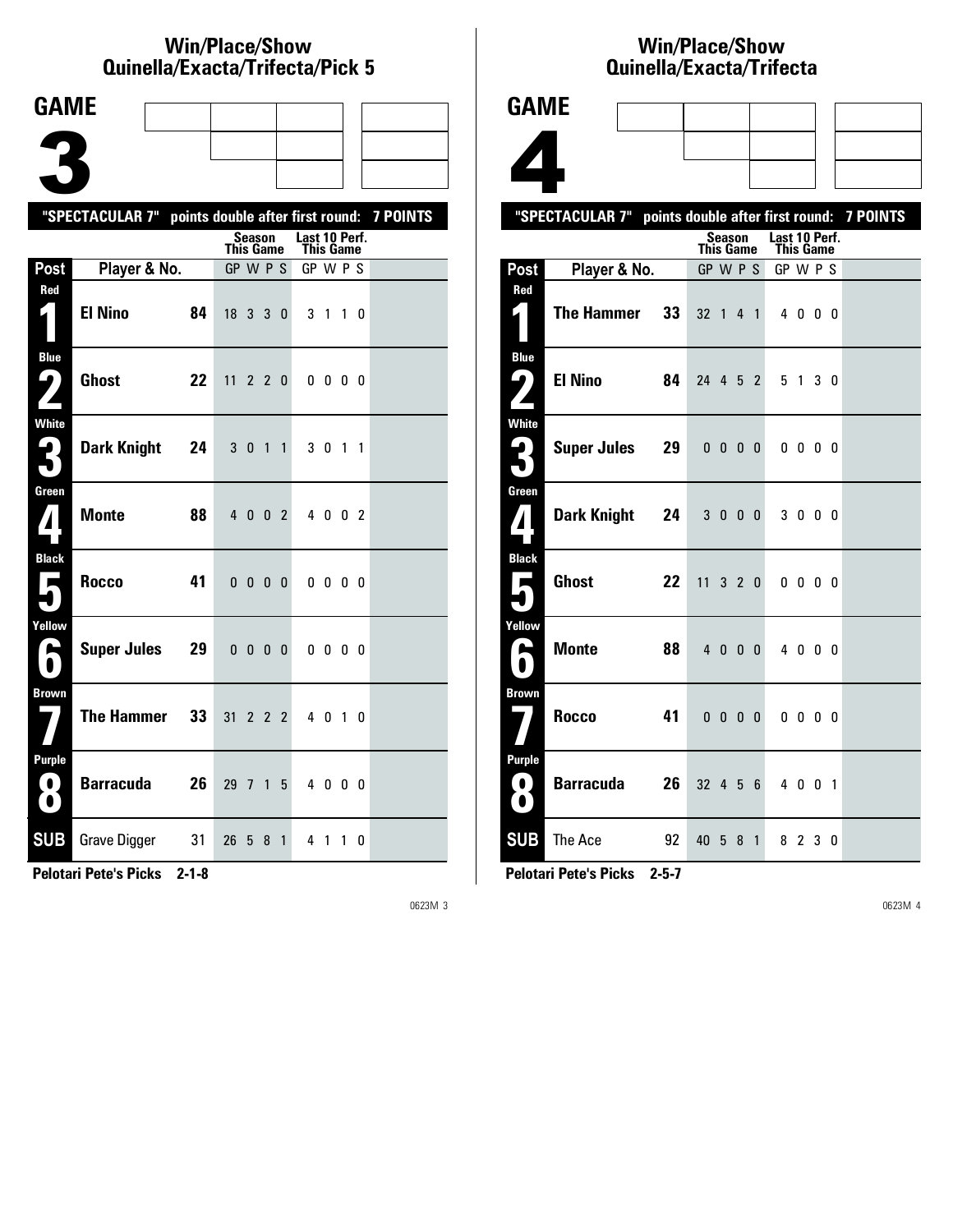## **Win/Place/Show Qui nel la/Exacta/Tri fecta**

| <b>GAME</b>                                                      |                                                           |    |                              |                |                |              |                       |         |                |  |
|------------------------------------------------------------------|-----------------------------------------------------------|----|------------------------------|----------------|----------------|--------------|-----------------------|---------|----------------|--|
|                                                                  |                                                           |    |                              |                |                |              |                       |         |                |  |
|                                                                  |                                                           |    |                              |                |                |              |                       |         |                |  |
|                                                                  | "SPECTACULAR 7" points double after first round: 7 POINTS |    |                              |                |                |              |                       |         |                |  |
|                                                                  |                                                           |    |                              | Season         |                |              | Last 10 Perf.         |         |                |  |
| Post                                                             | Player & No.                                              |    | <b>This Game</b><br>GP W P S |                |                |              | This Game<br>GP W P S |         |                |  |
| Red<br>$\mathbf{L}$ )                                            | <b>Momo</b><br>30                                         |    | 29 4 3 4                     |                |                |              |                       | 4 2 1 0 |                |  |
| <b>Blue</b><br>$\blacktriangleright$<br>$\overline{\phantom{a}}$ | Gitty Up!<br>82                                           |    | 26 4 2 3                     |                |                |              |                       | 2 1     | 0 <sub>0</sub> |  |
| <b>White</b><br>3                                                | <b>The Gladiator</b>                                      | 77 | $25 \t0 \t1$                 |                |                | 3            |                       | 4000    |                |  |
| Green                                                            | <b>The Warrior</b>                                        | 60 | 52 19 7 13                   |                |                |              |                       | 9 2 1 2 |                |  |
| <b>Black</b><br>$\blacksquare$                                   | <b>The Ace</b><br>92                                      |    | 27063                        |                |                |              |                       | 3 0 0 0 |                |  |
| Yellow<br>A                                                      | <b>The Natural</b>                                        | 16 | 35 4 3 3                     |                |                |              |                       | 5 1     | 0 <sub>1</sub> |  |
| <b>Brown</b>                                                     | <b>The General</b><br>23                                  |    | 31                           | 4 2 3          |                |              |                       | 6001    |                |  |
| <b>Purple</b><br>$\bf O$<br>$\blacksquare$                       | <b>Grave Digger</b>                                       | 31 | 21                           | 240            |                |              |                       | 2 1 0 0 |                |  |
| <b>SUB</b>                                                       | Ghost<br>22                                               |    | 12                           | $\overline{2}$ | $\overline{2}$ | $\mathbf{1}$ |                       | 0000    |                |  |

**Pelotari Pete's Picks 4-1-2**

0623M 5

## **Win/Place/Show Qui nel la/Exacta/Tri fecta/Super fecta**

| <b>GAME</b>                                       |                                                           |                                        |   |                            |  |
|---------------------------------------------------|-----------------------------------------------------------|----------------------------------------|---|----------------------------|--|
|                                                   | Superfecta                                                |                                        |   |                            |  |
|                                                   |                                                           |                                        |   |                            |  |
|                                                   | "SPECTACULAR 9" points double after first round: 9 POINTS |                                        |   |                            |  |
|                                                   |                                                           | Season<br><b>This Game</b>             |   | Last 10 Perf.<br>This Game |  |
| Post                                              | Player & No.                                              | GP W P S                               |   | GP W P S                   |  |
| Red<br>4                                          | 30<br><b>Momo</b>                                         | 28 7 3 5                               |   | 4 1 0 1                    |  |
| <b>Blue</b><br>ر ما                               | <b>Grave Digger</b><br>31                                 | 20 3 3 2                               |   | 2 0 1 0                    |  |
| <b>White</b><br>ہا<br>5                           | <b>The Warrior</b><br>60                                  | 53 21 7 5                              |   | 8 2 1 0                    |  |
| Green<br>$\boldsymbol{I}$                         | <b>The Gladiator</b><br>77                                | $25 \t2 \t7$                           | 3 | 4 0 1 2                    |  |
| <b>Black</b><br>Е<br>٠                            | <b>Gitty Up!</b><br>82                                    | 25 1 2 4                               |   | 2 0 0 0                    |  |
| Yellow<br>$\blacktriangleright$<br>$\blacksquare$ | <b>The Ace</b><br>92                                      | 30 1 2 7                               |   | 3 0 0 1                    |  |
| <b>Brown</b>                                      | <b>The General</b><br>23                                  | 28 0 5 7                               |   | 5 0 0 2                    |  |
| <b>Purple</b><br>$\bullet$<br>$\bullet$           | <b>The Natural</b><br>16                                  | 33<br>$\overline{1}$<br>$\overline{1}$ | 5 | 3 0 0 0                    |  |
| <b>SUB</b>                                        | El Nino<br>84                                             | 29 3 4 2                               |   | 4 0 1 0                    |  |

**Pelotari Pete's Picks 3-1-4-6**